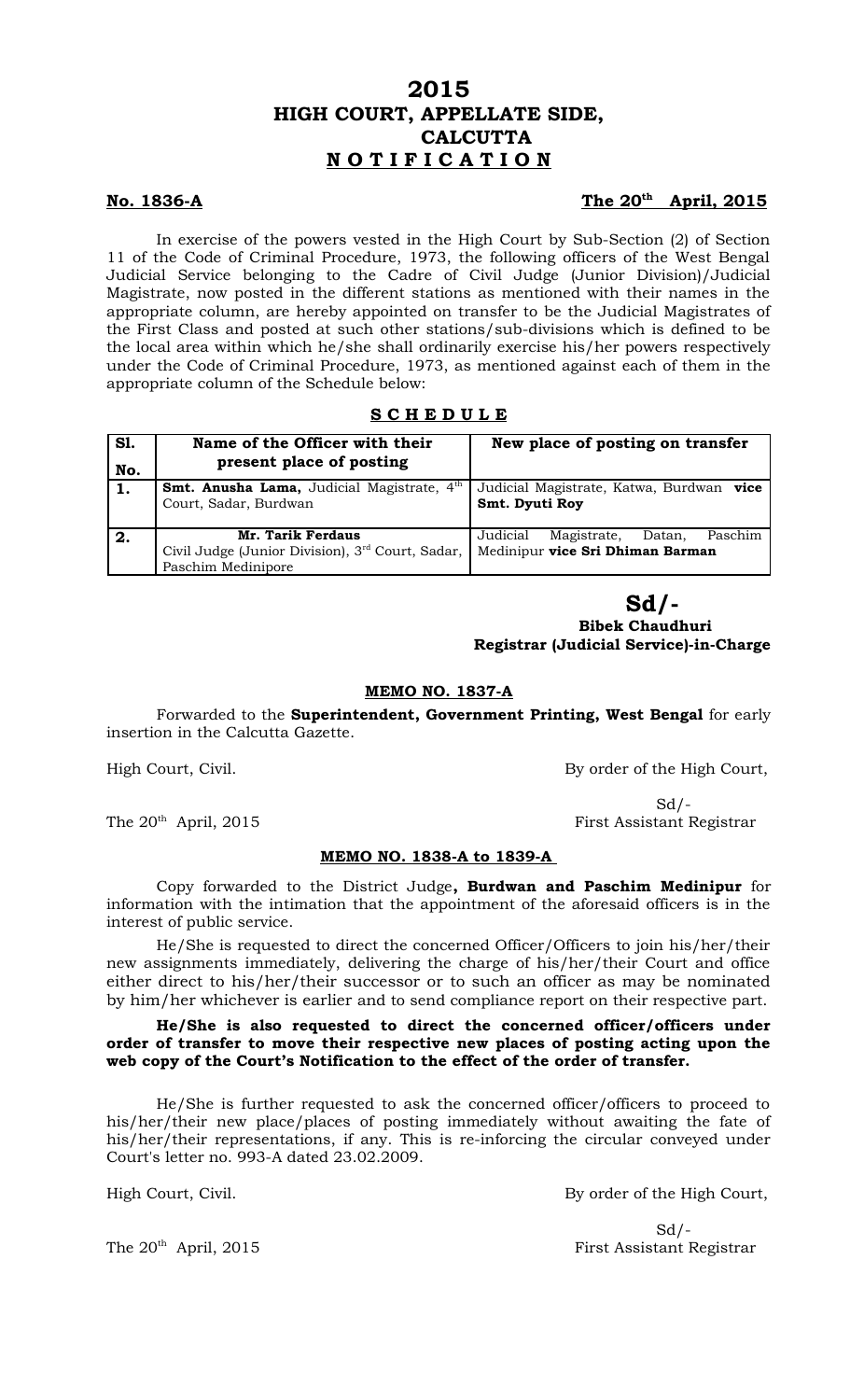# **No. 1840-A**

### The 20<sup>th</sup> April, 2015

**Shrinivas Prasad Shah,** a member of the West Bengal Judicial Service, now posted as **Probationary Civil Judge (Junior Division),** in the district of **North 24-Parganas**, is hereby directed to be posted as **Civil Judge (Junior Division), 3rd Court, Sadar,** in the district of **Paschim Medinipore** vice **Mr. Tarik Ferdaus.**

> **Sd/- Bibek Chaudhuri Registrar (Judicial Service)-in-Charge**

## **MEMO NO. 1841–A**

Forwarded to the **Superintendent, Government Printing, West Bengal** for early insertion in the Calcutta Gazette.

High Court, Civil By order of the High Court  $Sd$  /-

The 20<sup>th</sup> April, 2015 First Assistant Registrar

# **MEMO NO. 1842–A to 1843-A**

Copy forwarded to the **District Judge, Norht 24-Parganas and Paschim Medinipore** for information, with the intimation that the appointment of **Shrinivas Prasad Shah** is in the interest of public service.

He is requested to direct **Shrinivas Prasad Shah, Probationary Civil Judge (Junior Division), North 24-Parganas** to join his new assignment as **Civil Judge (Junior Division), 3rd Court, Sadar, Paschim Medinipore** immediately and to send compliance report on their respective part.

**He is also requested to direct the concerned officer under order of transfer to move his new place of posting acting upon the web copy of the Court's Notification to the effect of the order of transfer.** 

High Court, Civil By order of the High Court  $Sd$  /-The 20<sup>th</sup> April, 2015 First Assistant Registrar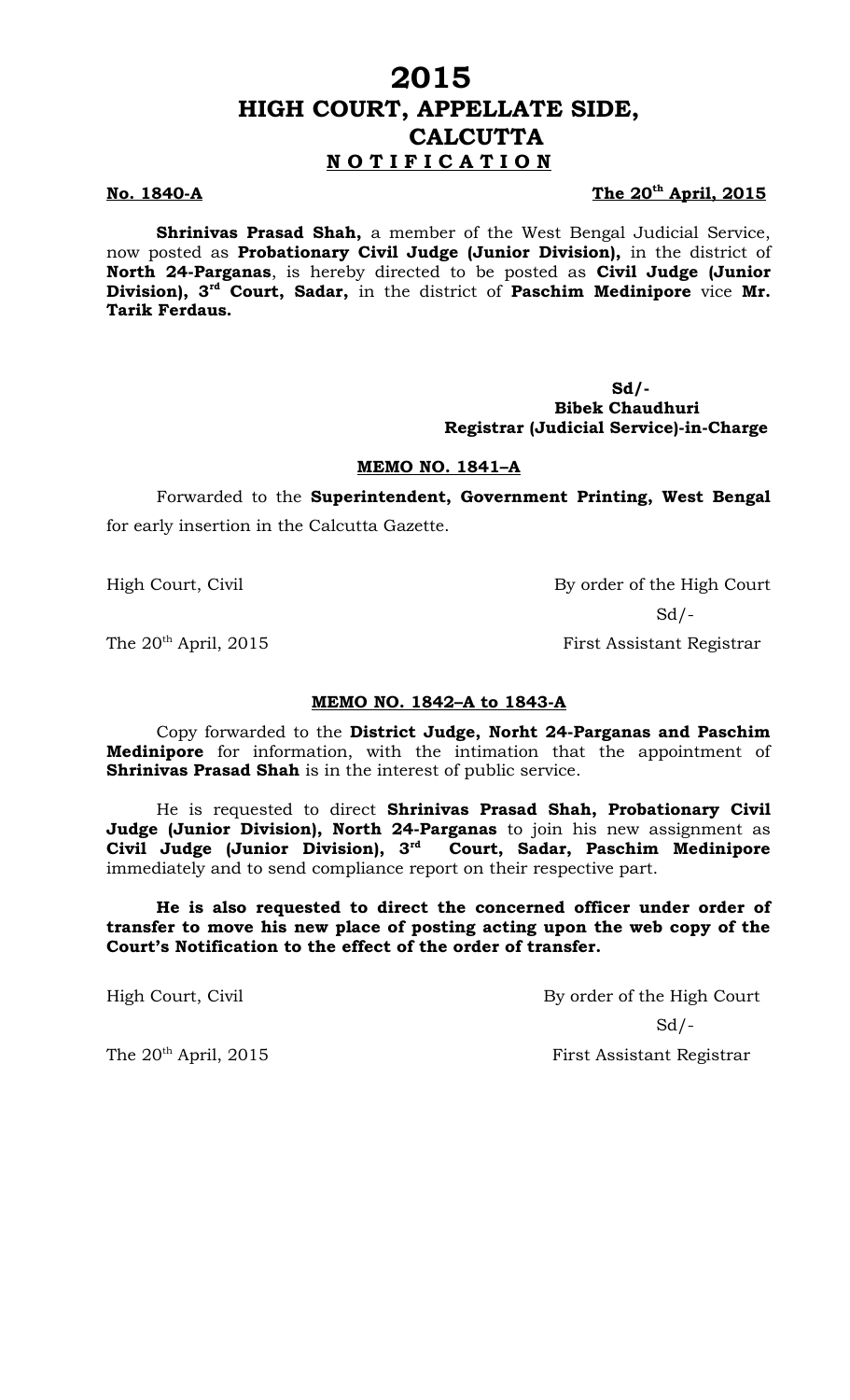#### **No. 1831-A The 20th**

The 20<sup>th</sup> April, 2015

The order of transfer as contained at Serial No. 7 in Court's Notification No. 1562- A dated 02.04.2015 in respect of Smt. Shivi Srivastava hereby stands modified and in exercise of the powers vested in the High Court by Sub-Section (2) of Section 11 of the Code of Criminal Procedure, 1973 she is re-directed for being appointed on transfer to be the Judicial Magistrate of the First Class and posted as **Judicial Magistrate, 4th Court, Sadar, Burdwan** which sub-division is defined to be the local area within which she shall ordinarily exercise her powers under the Code of Criminal Procedure, 1973 **vice Smt. Anusha Lama** instead of her earlier order of transfer as Judicial Magistrate, Dantan, Paschim Medinipore**.** 

> **Sd/- Bibek Chaudhuri Registrar (Judicial Service)-in-charge**

## **MEMO NO. 1832–A**

Forwarded to the Superintendent, Government Printing, West Bengal for early insertion in the Calcutta Gazette.

High Court, Civil By order of the High Court  $Sd$  /-

The 20<sup>th</sup> April, 2015 **First Assistant Registrar** 

#### **MEMO NO. 1833–A to 1835-A**

Copy forwarded to the District Judge**, Howrah, Burdwan and Paschim Midinipore** for information with the intimation that the appointment of **Smt. Shivi Srivastava** is in the interest of public service.

He/She is requested to direct **Smt. Shivi Srivastava, Civil Judge (Junior Division), 3rd Court, Sadar, Howrah** to join her assignment immediately, delivering the charge of her Court and office to such an officer as may be nominated by him after ascertaining that whom she is to succeed has made over charge or is ready to make over charge there and to send compliance report on their respeactive parts.

### **He/She is also requested to direct the concerned officer under order of transfer to move her new place of posting acting upon the web copy of the Court's Notification to the effect of the order of transfer.**

He/She is further requested to ask the concerned officer to proceed to her new place of posting immediately since midified without awaiting the fate of her representations, if any. This is re-inforcing the circular conveyed under Court's letter no. 993-A dated 23.02.2009.

High Court, Civil. **By order of the High Court,** 

 $Sd$  /-The 20<sup>th</sup> April, 2015 First Assistant Registrar